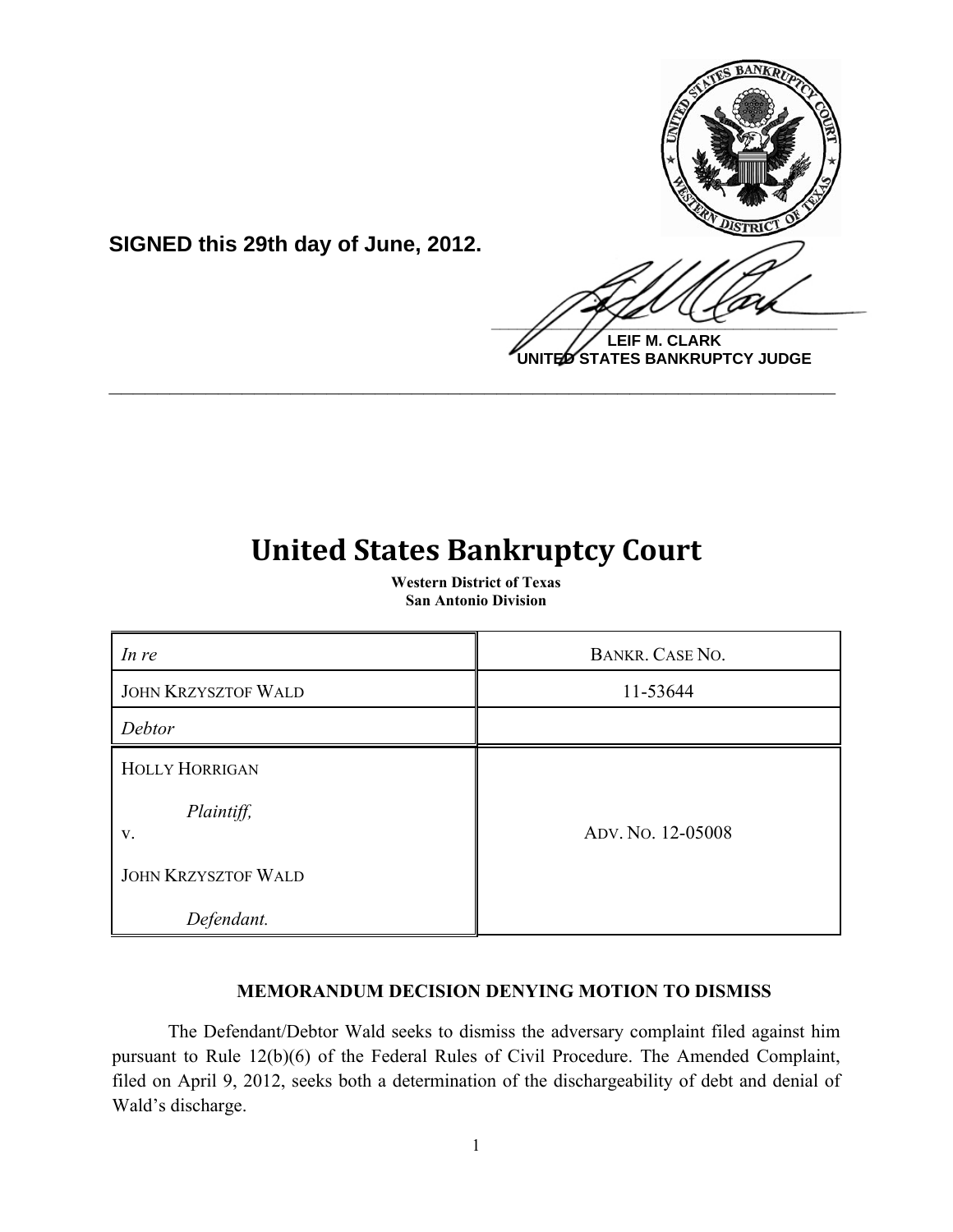#### **1. The Amended Complaint**

The underlying facts include the following:

The Plaintiff, Ms. Horrigan, and the Defendant developed a patent together for limit order technology through a corporation known as Pendleton Trading Systems ("Pendleton"). In January, 2001, Pendleton, Horrigan and Wald entered into a Stock Redemption Agreement whereby Horrigan was to receive a percentage of Pendleton's "Gross Revenues."

In March, 2004, Pendleton filed suit against Investment Technology Group, Inc. alleging patent infringement and unfair competition. This suit was settled in 2005 for payment of \$600,000 to Pendleton and payment of \$500,000 to Pendleton's attorneys. Wald received \$300,000 from the settlement proceeds and Horrigan received \$150,000. Horrigan asserts that another attorney (one who was not involved in the Investment Technology lawsuit) received a payment in the amount of \$75,000.

In November, 2005, Horrigan filed suit against Pendleton and Wald in the United States District Court for the Southern District of New York for breach of the Stock Redemption Agreement (the "New York Suit"). The New York Suit alleged claims for breach of contract and breach of the covenant of good faith and fair dealing, but the district court dismissed the breach of the covenant of good faith and fair dealing claim as duplicative of the breach of contract claim. In her breach of contract claim, Horrigan argued that the term "Gross Revenues" included the entire settlement amount of \$1.1 million, not just the \$600,000 paid directly to Pendleton.

In June, 2006, Wald purchased a residence in San Antonio, Texas. Horrigan states that Wald made a down payment of approximately \$30,000 and spent approximately \$65,000 on repairs and renovations. Horrigan believes that the balance of the purchase price (\$300,000) was provided by Wald's mother. On exchange, Wald executed a note a deed of trust in favor of his mother. Horrigan states that Wald informed Horrigan that, out of the \$300,000 Wald received from Pendleton, he used half of it to pay taxes, used \$95,000 to purchase and renovate the San Antonio home, and gave the remainder of the funds to his wife.

During their marriage, Wald and his wife kept joint checking and savings accounts at Chase Bank. Mrs. Wald also kept a separate account in her name at Vanguard. From time to time, Horrigan asserts that Mrs. Wald would remove funds from the Walds' joint savings account and transfer them to her individual account at Vanguard.

In December, 2009, the district court for the Southern District of New York granted partial summary judgment in favor Horrigan. The court found that the term "Gross Revenues" unambiguously included the entirety of the technology-related litigation settlements (i.e. \$1.1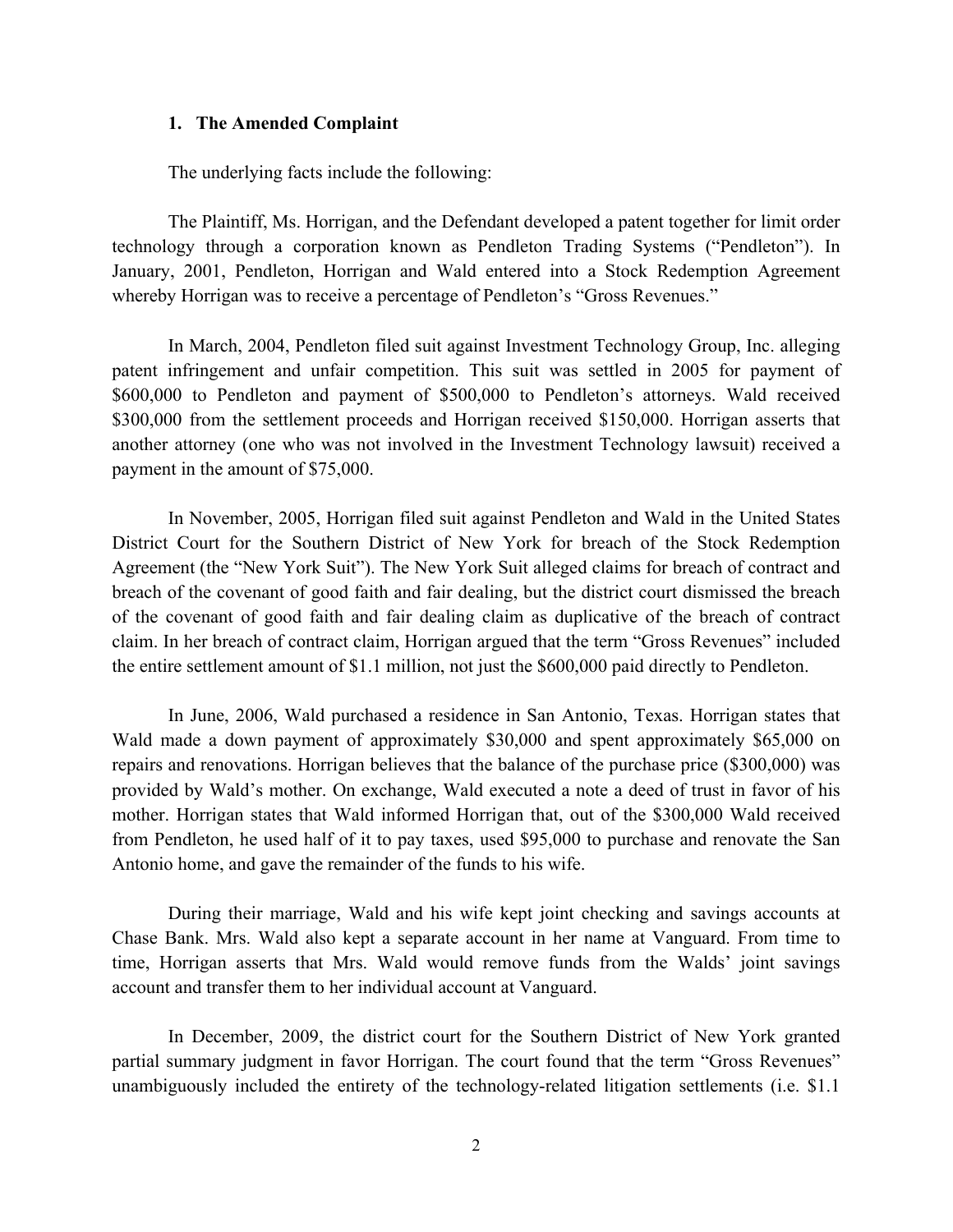million as opposed to the \$600,000 that was paid directly to Pendleton). Accordingly, the court found that Horrigan's royalty amount had to be calculated before any deductions for attorneys' fees. The court concluded that Horrigan was entitled to a royalty payment corresponding to 25% of the \$1.1 million in "Gross Revenues" that Pendleton generated from the 2005 patent litigation. The court did not actually enter an order of partial final judgment against Wald and Pendleton until August, 2011. At that time, the court entered judgment against Wald and Pendleton in the amount of \$125,000 plus interest and costs.

In February, 2011, Wald allegedly consulted a bankruptcy attorney in San Antonio about the possibility of filing for bankruptcy protection. In May, 2011, Wald's mother passed away and Wald became the primary beneficiary of a trust created by his mother's will. The trust is subject to a spendthrift provision, and provides that the trustee may make discretionary distributions to the debtor for "health, education, support and maintenance." Additionally, the trust provides that the trustee may "pay or apply, in the Trustee's sole discretion, all current net income of each beneficiary's share to him or her." The trust further provides that if the trustee determines that the income of any beneficiary is not sufficient for his/her health, education, support and maintenance, "the Trustee may pay to him or apply for his or her benefit, so much of the principal of his or her share as the Trustee in its sole discretion determines to be reasonable for those purposes." Finally, the trust provides that "[w]hen John Wald shall have attained the age of sixty (60) years, the Trustee shall distribute to [sic] his or her trust share, outright and free of trust."

In June, 2011, Wald and his wife separated. Mrs. Wald filed for divorce in July, 2011. Horrigan states that no temporary orders for alimony, support or maintenance have been entered in the divorce case to date.

Horrigan asserts that in August, 2011, Wald withdrew \$800.00 from the Walds' joint account at Chase Bank. Horrigan states that Wald then requested that his name be removed from the accounts at Chase. After the removal of the \$800, \$15,538.41 remained in the checking account and \$2,491.23 remained in the savings account. Horrigan further asserts that on October 8, 2011, Wald made a payment of \$3,000 to Mrs. Wald.

Wald filed for chapter 7 on October 20, 2011, at which time Wald also filed schedules, a statement of financial affairs and a Form B22A, which he amended in December, 2011.

Horrigan maintains that Wald's conduct in connection with the New York Suit warrants denying his discharge under sections  $727(a)(2)$ ,  $(a)(4)$  and  $(a)(5)$ , and deeming any debt owed to Horrigan non-dischargeable pursuant to sections  $523(a)(2)$  and  $(a)(6)$ .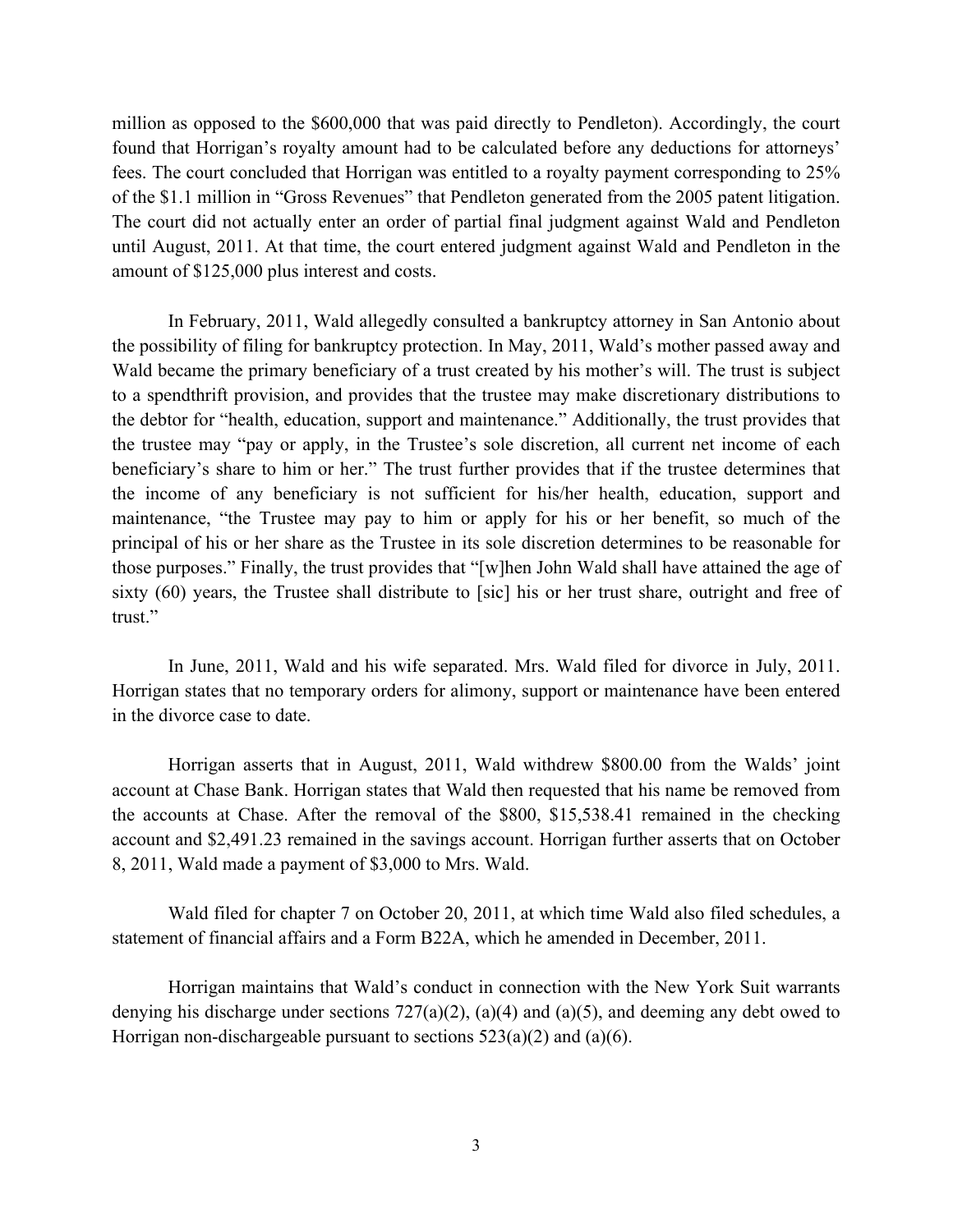Specifically, with respect to the section 523 claims, Horrigan contends that 1) in the Settlement Agreement with Investment Technology Group, Wald represented that the gross proceeds to received by Pendleton was \$600,000 when the actual amount received was \$1,100,000; 2) as the person who negotiated the agreement. Wald knew that this representation was false; 3) Wald made the representation with the intent to deceive Horrigan with regard to her share of the settlement proceeds; 4) Horrigan justifiably relied upon Wald's false representations because she did not immediately take action to block the transaction and prevent the dissipation of the funds; and 5) Horrigan suffered damages as shown by the fact that both Wald and Pendleton have filed for chapter 7 bankruptcy without sufficient assets to satisfy Horrigan's claim. Horrigan maintains that these allegations, if proved at trial, justify a determination that Wald's debt to Horrigan is non-dischargeable under sections 523(a)(2).

Horrigan also states that Wald's debt to Horrigan should be deemed non-dischargeable under section 523(a)(6) because "Wald committed willful and malicious injury against Horrigan when he misrepresented the amount received under the settlement and caused the excess proceeds owing to Horrigan to be dissipated by Pendleton and by himself." Horrigan asserts that "[i]n placing such funds beyond the reach of Horrigan, Wald either acted with actual intent to harm Horrigan and/or committed an act which was substantially certain to result in harm to Horrigan."

Regarding the section 727 claims, Horrigan asserts that Wald's discharge should be denied under section 727(a)(2) because, during the year prior to filing for bankruptcy, Wald "permitted his spouse to remove funds constituting his property to an account under her sole control" – namely \$10,000 on January 7, 2011 and another \$10,000 on March 23, 2011. Horrigan further asserts that Wald transferred property to his spouse in August, 2011 when he caused his name to be removed from the couple's joint checking and savings accounts at a time when those accounts contained over \$18,000. Finally, Horrigan asserts that Wald transferred \$3,000 to Mrs. Wald in October, 2011. Horrigan states that Wald carried out these transfers with intent to hinder, delay or defraud Horrigan. She further asserts that such intent can be shown by the fact that the transfers were made to an insider for no reasonably equivalent consideration at a time when Wald was insolvent and being sued by Horrigan.

Horrigan also maintains that Wald concealed property belonging to him when he filed for bankruptcy and failed to disclose that his spouse was holding funds consisting of transfers from their joint accounts. Horrigan states that the funds contained in the Walds' joint accounts constituted community property, and that as of January 1, 2011, Mrs. Wald held \$61,263.99 in her individual account.

Regarding Ms. Horrigan's section 727(a)(4) claim, she asserts that Wald made the following false statements in his schedules and statement of financial affairs: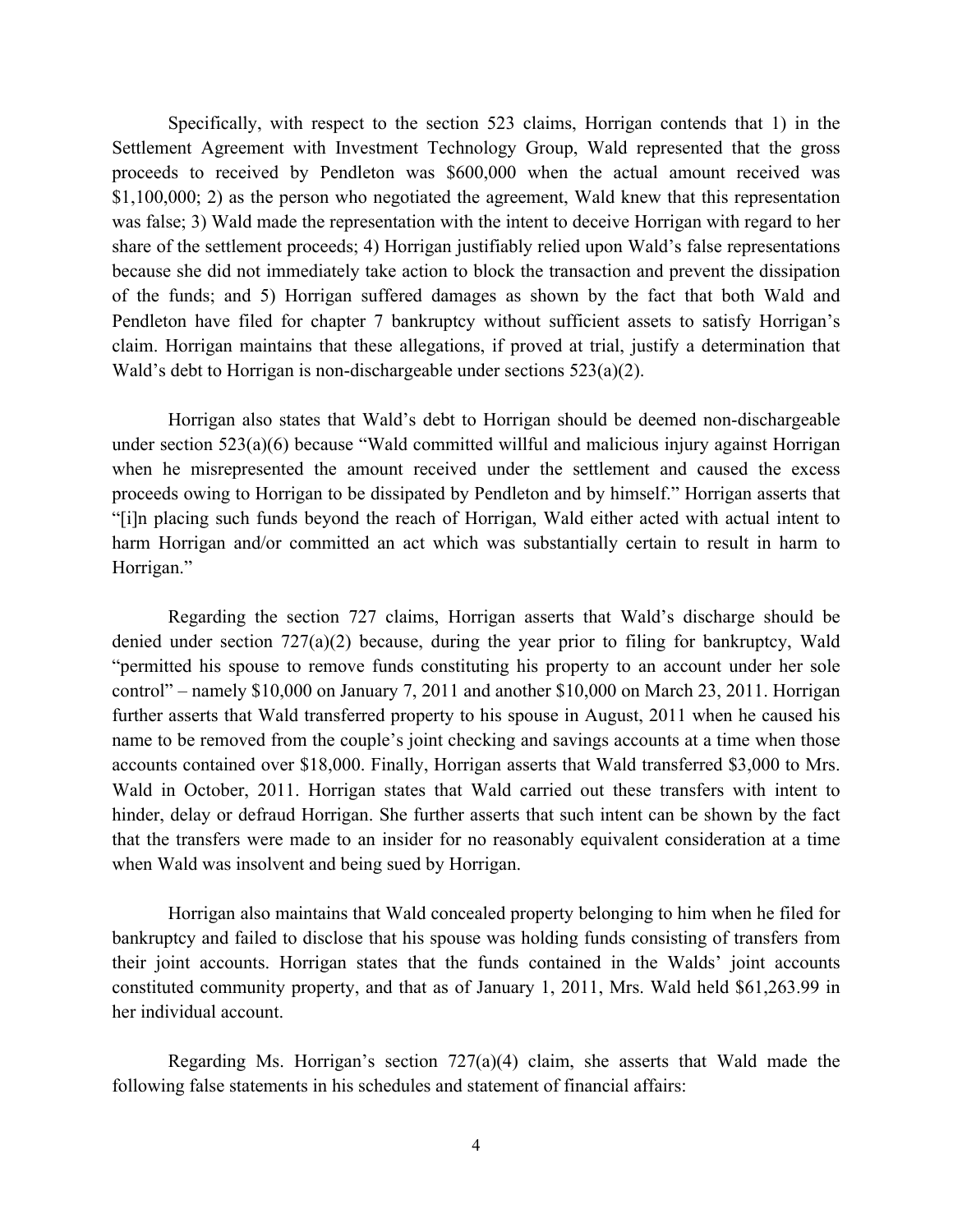(a) On page 2 of the Petition, he stated that there were no pending cases of any affiliate of the Debtor. In fact, the bankruptcy of Pendleton was pending in the United States Bankruptcy Court for the Western District of Texas.

(b) On Schedule A, the Debtor stated that he owned only a one-half interest in his homestead. In fact, he was the sole party named on the deed.

(c) On Schedule B2, the debtor listed two bank accounts totaling less than \$200. He did not disclose his interest in accounts held by Storm Wald.

(d) On Schedule B13, he stated that he owned no interests in incorporated or unincorporated businesses. In fact, he owned the stock of Pendleton.

(e) On Schedule B20, he stated that he did not have any interests in the estate of a decedent or a trust. In fact, he was the primary beneficiary of a trust created by his mother.

(f) On Schedule B25, he listed only a 2002 Honda Civic. He failed to list his interest in a 2005 Toyota Sienna.

(g) The debtor failed to disclose his interest in a deferred compensation account pursuant to his employment with the University of Texas at San Antonio.

(h) On Statement of Financial Affairs question 3(a), he stated that the only payments made to creditors during the 90 days prior to bankruptcy were "None other than in the course of ordinary business." In fact, he had made a double mortgage payment to his mother's estate, had made credit card payments of approximately \$2,000 per month, had made a \$3,000 payment to Storm Wald, and a payment of \$15,000 to Chase Bank.

(i) On questions 7 and 10 of the Statement of Financial Affairs, the Debtor stated that he had not made any gifts or transfers within the year prior to bankruptcy and the two years prior to bankruptcy respectively. In fact, he had made transfers to Storm Wald of \$10,000.00, \$10,000.00, \$18,029.64 and \$3,000.00 as set forth above.

(j) On question 11 of the Statement of Financial Affairs, he stated that the amount remaining in the Chase accounts when he removed his name from such accounts was \$750.00. In fact, the amount in such accounts was \$18,029.64.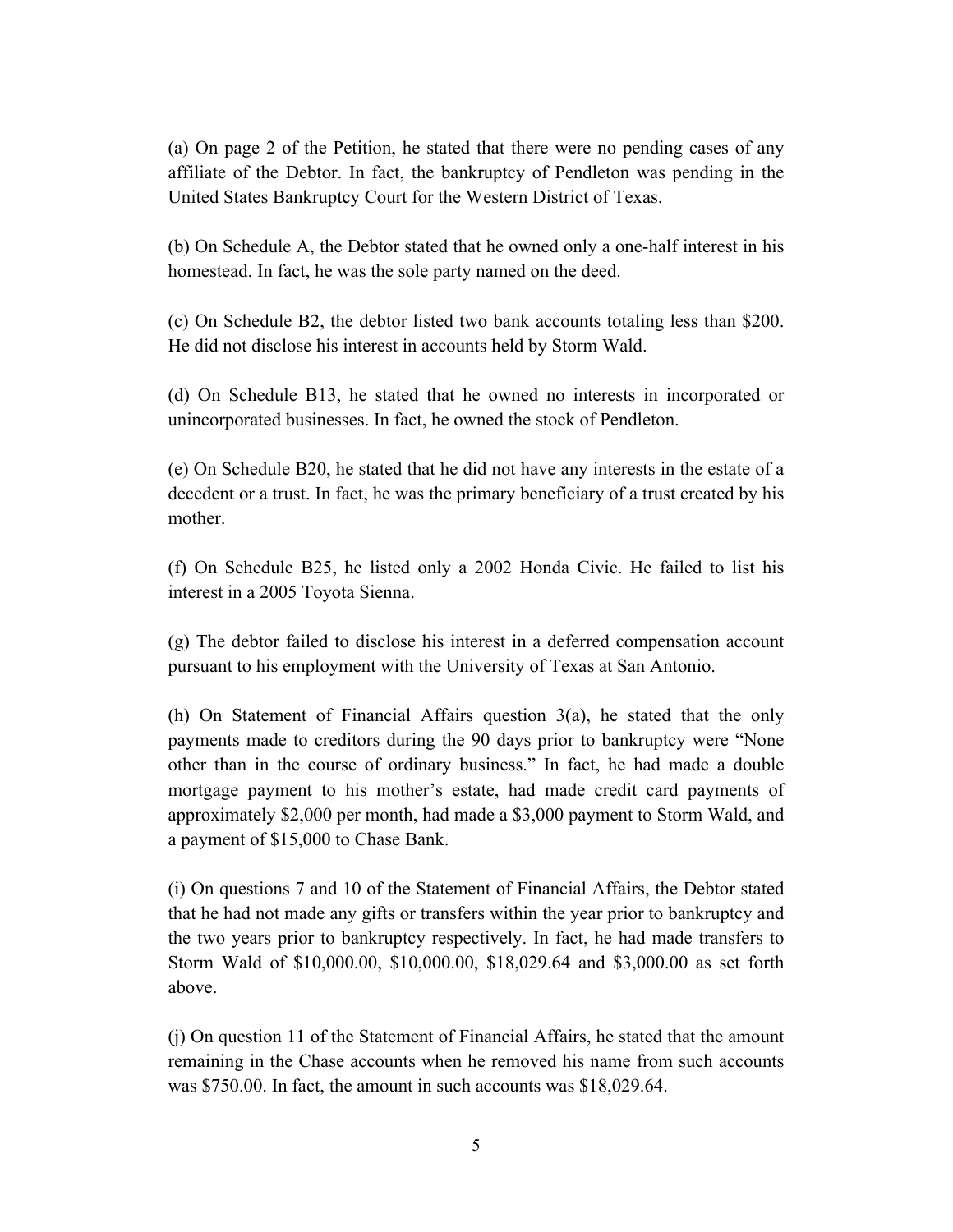Horrigan further states that Wald made the following false oaths in his amended Form B22A, filed in December, 2011:

(a) On Line 22A, he stated that he had vehicle operating expenses for 2 or more vehicles, when he only operated one vehicle.

(b) On Lines 23 and 24, he claimed ownership expenses for two vehicles, when he had no vehicle ownership expenses.

(c) On Line 30, he claimed \$420.00 in childcare expenses, when he did not incur any actual expenses for items such as babysitting, day care, nursery and preschool.

(d) On Line 34A, he listed health insurance costs of \$1,230.73. However, on Schedule J, he listed his expenses for health insurance at \$0.

(e) On Line 38, he listed education expenses of \$266.67 despite the fact that his children attend public school and do not incur such expenses.

Horrigan contends that the cumulative effect of knowingly and falsely listing these improper expenses "was to inflate his expenses by at least \$2,909.40 per month and to understate his projected disposable income by \$174,564.00.

Finally, regarding Horrigan's section 727(a)(5) claim, she states that "[a]s of January 1, 2011, Storm Wald was holding funds belonging to the Debtor in the amount of \$61,263.99 in her individual account. At least \$20,000.00 in additional funds were transferred during 2011." Horrigan argues that "[u]nless the debtor can satisfactorily explain the loss of these funds totaling \$81,263.99, his discharge must be denied."

# **2. The Motion to Dismiss**

Wald maintains that Horrigan's Amended Complaint should be dismissed for failure to state a claim under Rule  $12(b)(6)$ . Regarding the Section  $523(a)(2)$  claim, Wald asserts that Horrigan failed to allege fraud with the requisite particularity. Specifically, Wald asserts that Horrigan's Amended Complaint "fails to allege that Plaintiff relied upon the alleged false representation: 'the settlement proceeds were \$600,000 as opposed to \$1.1M." Wald relies on findings and conclusions from the New York District Court in support of his argument that Wald never made a false representation to Horrigan and that Horrigan never relied on the representation that the settlement proceeds were \$600,000 as opposed to \$1.1 million. Finally, Wald argues that *res judicata* and collateral estoppel bar Horrigan's section 523(a)(2)(A) claim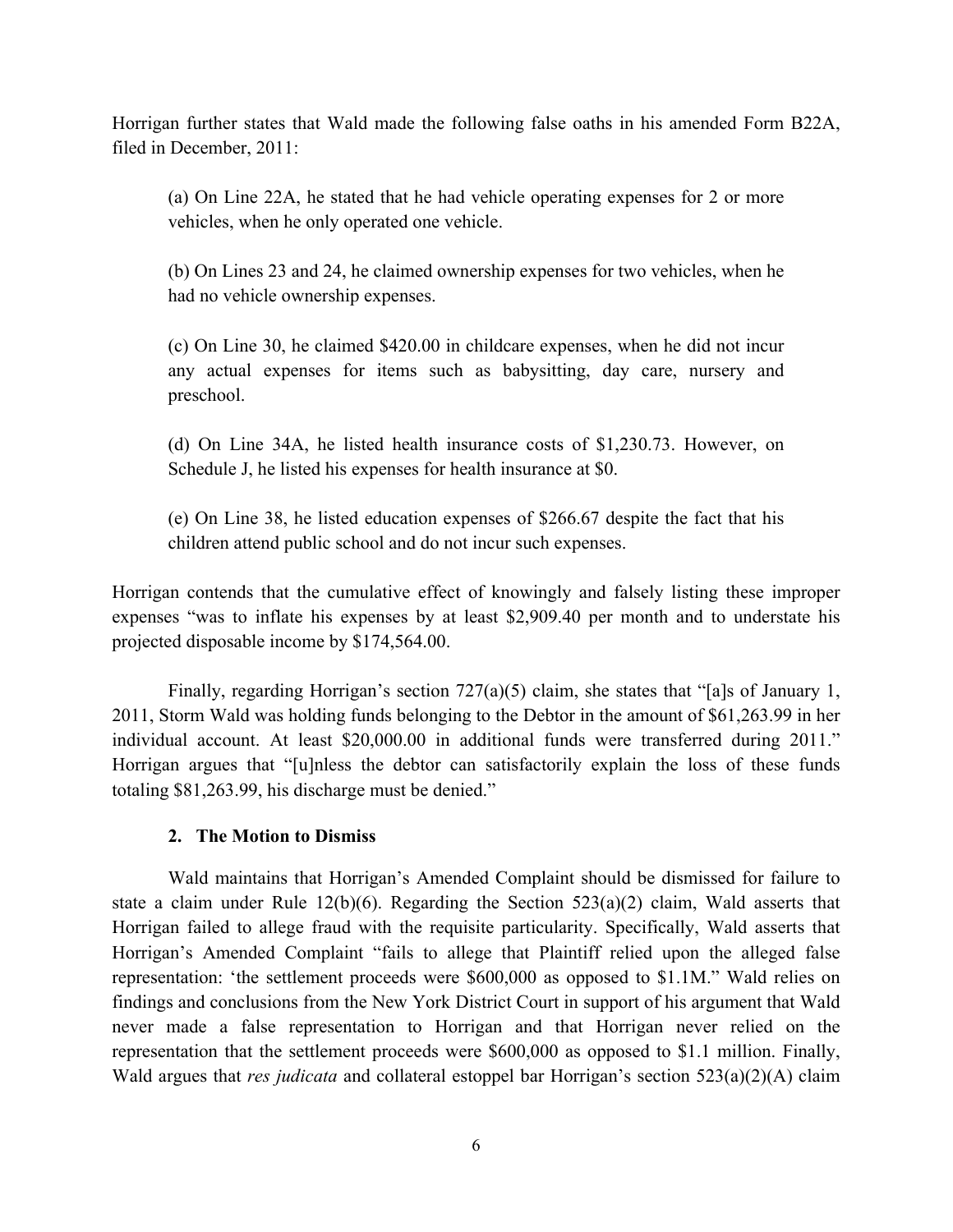because it is based on the same operative facts as the New York litigation, where the court found only a breach of contract had occurred.

Regarding Horrigan's section 523(a)(6) claim, Wald asserts that Horrigan must plead her "misrepresentation" claim with particularity under Rule 9(b). He further asserts that the allegations in the Amended Complaint simply do not rise to the level of willful and malicious injury. Wald maintains that Horrigan cannot and has not alleged that the settlement proceeds were, at the time of the settlement, Horrigan's property. He maintains that any payments made to an attorney from the settlement proceeds could not have constituted willful and malicious injury to the property of Horrigan.

Finally, Wald argues that the section 727 claims also must be dismissed for failure to state a claim. Wald relies on the depositions of himself and his ex-wife to refute the truth of Horrigan's section 727 allegations. Wald's arguments with respect to Horrigan's section 727 claims represent the epitome of a factual dispute best reserved for trial.<sup>1</sup> This court has not and will not (for the reasons explained more fully below) take judicial notice of the depositions attached to Wald's motion to dismiss. Accordingly, the court will not dismiss Horrigan's section 727 claims based on factual assertions found in those depositions that purportedly contradict Horrigan's allegations.

## *Discussion*

!!!!!!!!!!!!!!!!!!!!!!!!!!!!!!!!!!!!!!!!!!!!!!!!!!!!!!!!!!!

#### **1.** Standards for Rule 12(b)(6) Motion to Dismiss

The Supreme Court has said that Rule  $8(a)(2)$  of the Federal Rules of Civil Procedure "requires only a short and plain statement of the claim showing that the pleader is entitled to relief in order to give the defendant fair notice of what the claim is and the grounds upon which it rests[.]" *Bell Atlantic Corp. v. Twombly*, 550 U.S. 544, 555 (2007) (internal quotations and citation omitted). When such a complaint is attacked under Rule 12(b)(6), the plaintiff is obligated, with regard to the grounds upon which the complaint rests, to furnish more than labels and conclusions. "[A] formulaic recitation of the elements of the cause of action will not do[.]" *Id*.; *see also Ashcroft v. Iqbal*, 129 S. Ct. 1937, 1949 (2009) (stating that conclusory factual allegations, formulaic or threadbare recitations of the elements of a claim, and bare legal conclusions are not presumed to be true). "Factual allegations must be enough to raise a right to relief above the speculative level," and must do more than simply create a "suspicion of a legally cognizable right of action." *Twombly*, 550 U.S. at 555 (citing 5 C. Wright & A. Miller, FED. PRAC. AND PROC. § 1216, pp. 235-236 (3d ed. 2004)). Nonetheless, in reviewing a 12(b)(6)

<sup>&</sup>lt;sup>1</sup> Wald states that he intends to bring a motion for summary judgment later in these proceedings, but as Wald's defensive arguments rely entirely on facts, which are likely disputed by Horrigan, a motion for summary would likely fail as well.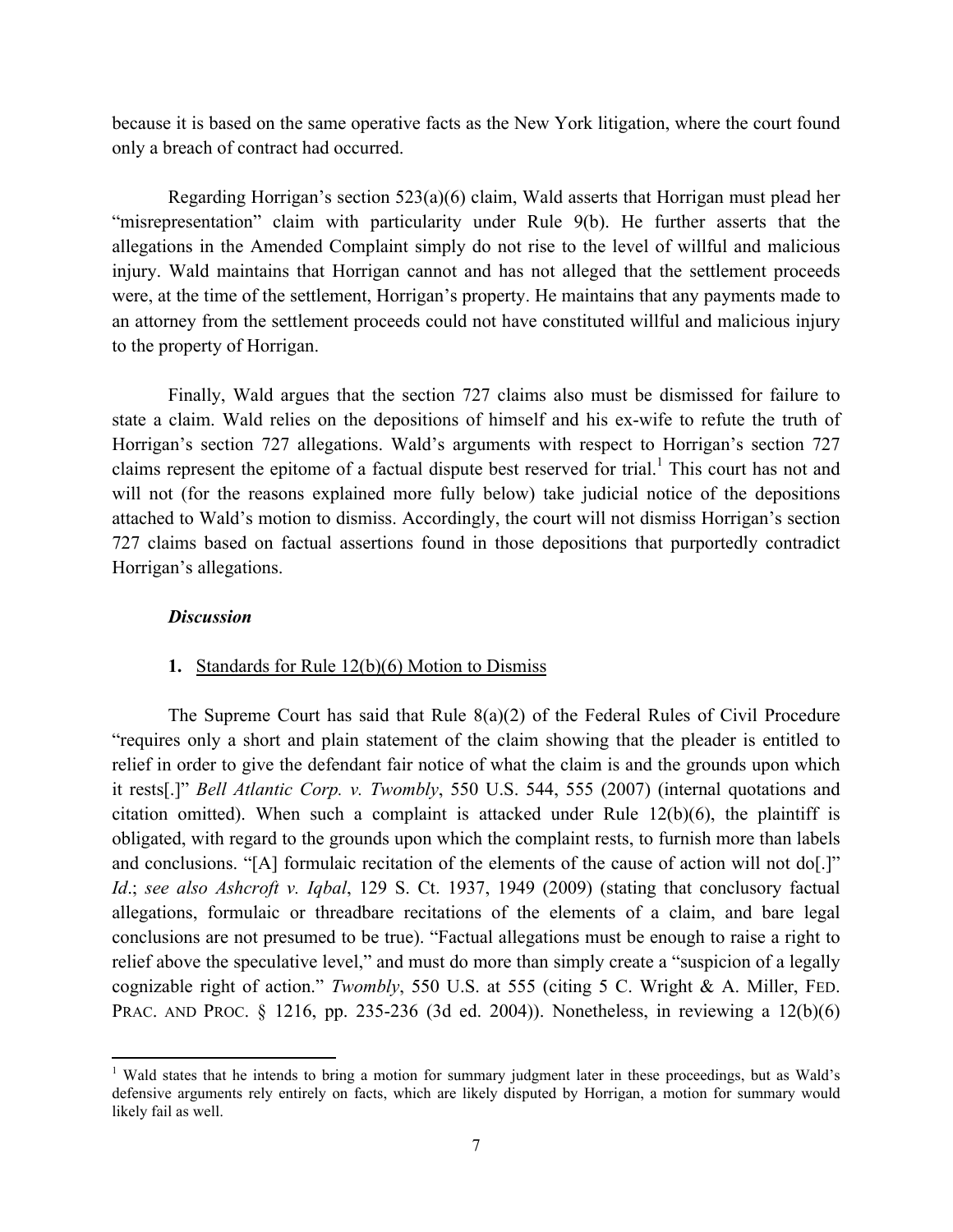motion, the court must accept all well-pleaded facts as true. *Broyles v. State ex. rel. Abbott*, 2010 U.S. App. LEXIS 12151, at \*5 (5th Cir. 2010).

 On a motion to dismiss, the court may properly consider the documents attached to or incorporated by reference in the Plaintiff's complaint, facts of which judicial notice may be taken, and matters of public record. *See, e.g., U.S. ex rel. Willard v. Humana Health Plan of Tex., Inc.*, 336 F.3d 375, 379 (5th Cir. 2003) (citing *Lovelace v. Software Spectrum, Inc.*, 78 F.3d 1015, 1017-18 (5th Cir. 1996)); *Cinnel v. Connick*, 15 F.3d 1338, 1343 (5th Cir. 1994). Here, no documents are attached to or incorporated by reference into the Complaint. However, attached to the Defendants' Motion to Dismiss are several court filings from the Southern District of New York as well as two depositions taken in the New York suit. The pleadings filed and decisions issued in the New York case are matters of public record of which the court may (and hereby does) take judicial notice. The depositions, however, are neither matters of public record, nor facts of which the court may take judicial notice. *See Kaye v. Lone Star Fund V (U.S.), L.P.*, 453 B.R. 645, 664-665 (N.D. Tex. 2011) ("When a court takes judicial notice of public documents or documents from another court, it may only take notice of the undisputed facts therein, which do not include the 'facts' asserted in various affidavits and depositions."); *Anderson v. Dallas County*, 2007 U.S. Dist. LEXIS 28702, at \*11-12 (N.D. Tex. 2007) (refusing to take judicial notice of, among other things, deposition transcripts from another litigation, and stating that "the myriad of 'facts' contained in these documents are neither generally known nor reasonably indisputable," and thus "do not fall within the meaning of Rule 201).

Under Rule 12(d), "[i]f, on a motion under Rule  $12(b)(6)$  ..., matters outside the pleadings are presented to and not excluded by the court, the motion must be treated as one for summary judgment under Rule 56. All parties must be given a reasonable opportunity to present all the material that is pertinent to the motion." FED. R. CIV. P. 12(d). Here, discovery has not yet been completed begun, so it would be inappropriate for the court to address Horrigan's claims on summary judgment. Because the court will view Wald's Motion to Dismiss as a motion to dismiss rather than a summary judgment motion, the court will disregard the depositions attached to the Motion to Dismiss. These documents were not attached to the Amended Complaint, are not matters of public record, and do not constitute undisputed facts capable of being judicially noticed. *See Tronox Inc. v. Anadarko Petroleum Corp. (In re Tronox Inc.)*, 429 B.R. 73, 98 (Bankr. S.D.N.Y. 2010) (refusing to consider documents relied upon by the defendants in their motion to dismiss where the documents were not incorporated into the complaint).

## **2.** 11 U.S.C. § 523(a)(2)(A)

Section  $523(a)(2)(A)$  provides, that a debt will not be discharged in bankruptcy if it is "for money, property, services, or an extension, renewal, or refinancing of credit," to the extent that it was "obtained by false pretenses, a false representation, or actual fraud." 11 U.S.C. §  $523(a)(2)(A)$ . To establish "false pretenses" or "false representations" under section  $523(a)(2)(A)$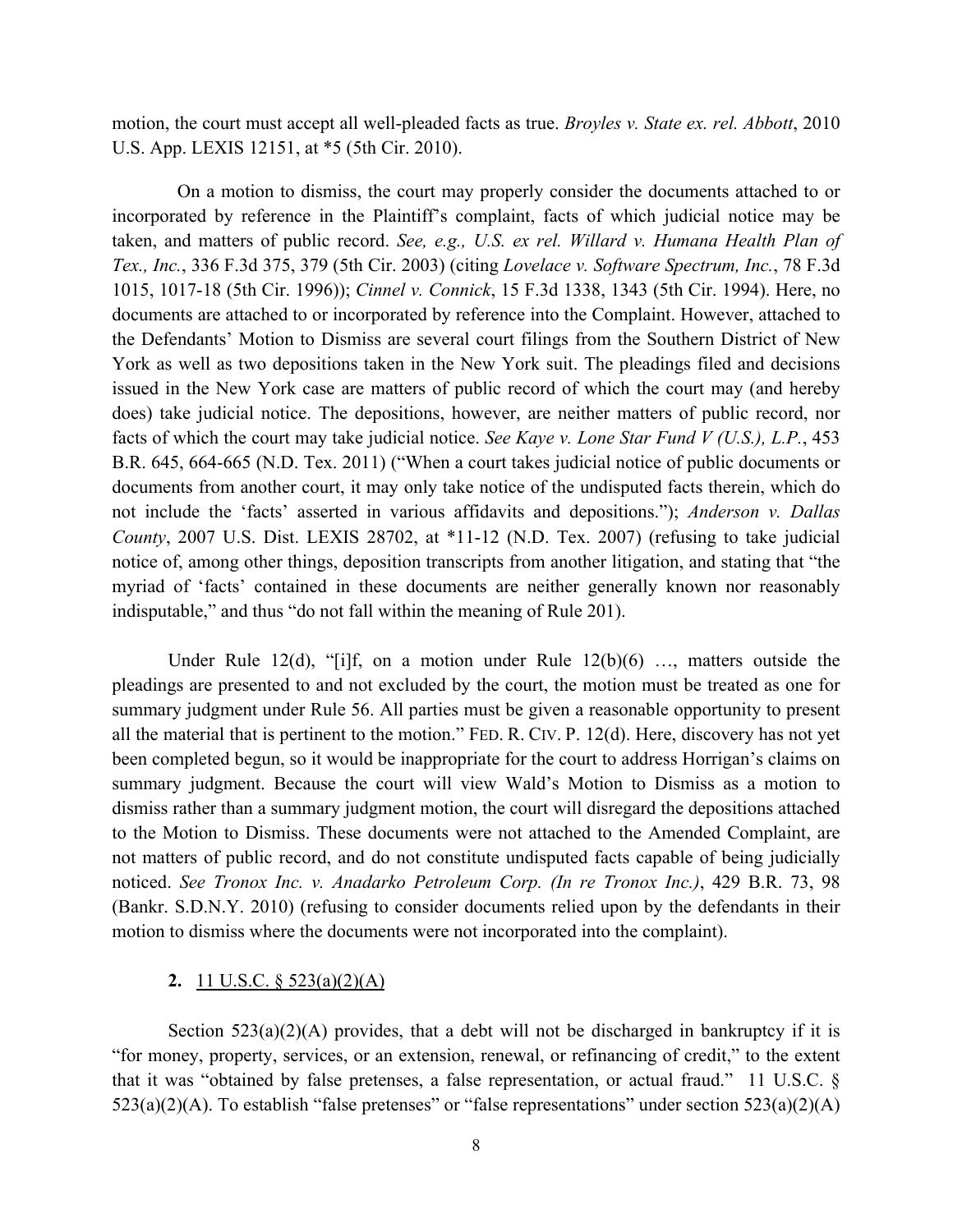"the creditor must show '(1) a knowing and fraudulent falsehood; (2) describing past or current facts; (3) that was relied upon by the other party.'" *Turbo Aleae Invs., Inc. v. Borschow (In re Borschow)*, 2011 Bankr. LEXIS 1332, at \*44 (Bankr. W.D. Tex. Apr. 8, 2011) (quoting *RecoverEdge, LP v. Pentecost*, 44 F.3d 1284, 1292 (5th Cir. 1995)). For a debt to be deemed non-dischargeable for actual fraud a creditor must show:

(1) that the debtor made a representation; (2) that the debtor knew the representation was false; (3) that the representation was made with the intent to deceive the creditor; (4) that the creditor actually and justifiably relied on the representation; and (5) that the creditor sustained a loss as a proximate result of its reliance.

*Gen. Elec. Capital Corp. v. Acosta (In re Acosta)*, 406 F.3d 367, 372 (5th Cir. 2005); *see also Turbo Aleae Invs., Inc. v. Borschow (In re Borschow)*, 2011 Bankr. LEXIS 1332, at \*44-45 (Bankr. W.D. Tex. Apr. 8, 2011) ("'false representations and false pretenses [must] encompass statements that falsely purport to depict *current or past facts*…' However, a promise regarding a future action can still form the basis of a non-dischargeable debt under the 'actual fraud' arm of § 523(a)(2)(A) if the debtor made 'promises of future action which, *at the time they were made,* he had no intention of fulfilling.'") (citations omitted, emphasis original).

To adequately plead a section  $523(a)(2)(A)$  cause of action, the plaintiff must plead with particularity as required by Rule 9(b) of the Federal Rules of Civil Procedure. *In re Kilroy*, 354 B.R. 476, 488 (Bankr. S.D. Tex. 2006) (section 523(a)(2)(A) claims are subject to Rule 9(b)). "In alleging fraud or mistake a party must state with particularity the circumstances constituting fraud or mistake." FED. R. CIV. P. 9(b). Specifically, Rule 9(b) requires that the plaintiff plead enough facts to illustrate "the 'who, what, when, where, and how' of the alleged fraud." *Williams v. Bell Helicopter Textron, Inc.*, 417 F.3d 450, 453 (5th Cir. 2005) (quoting *United States ex rel. Thompson v. Columbia/HCA Healthcare Corp.*, 125 F.3d 899, 903 (5th Cir. 1997)). "Malice, intent, knowledge, and other conditions of a person's mind may be alleged generally." *Id*. Rule 9(b) has been incorporated into the Bankruptcy Code as Bankruptcy Rule 7009.

The Fifth Circuit "appl[ies] Rule 9(b) to fraud complaints with 'bite' and 'without apology,' but [is] also aware that Rule 9(b) supplements but does not supplant Rule 8(a)'s notice pleading." *U.S. ex rel. Grubbs v. Kanneganti*, 565 F.3d 180, 186-87 (5th Cir. 2009). "Rule 9(b) does not reflect a subscription to fact pleading and requires only simple, concise, and direct allegations of the circumstances of fraud, which after *Twombly* must make relief plausible, not merely conceivable, when taken as true." *Id*. As previously noted by this court, "[t]he law does not require that all such evidence [of fraud] be placed in the original complaint, else all complaints for fraud would necessarily fail in circumstances where the fraud perpetrator was sufficiently skillful at fraud to *hide* the evidence." *In re Hayes*, 372 B.R. 287, 289 (Bankr. W.D. Tex. 2007) (emphasis original). "The Defendant does *not* have the right to utilize a motion to dismiss . . . as a substitute for discovery." *Id*.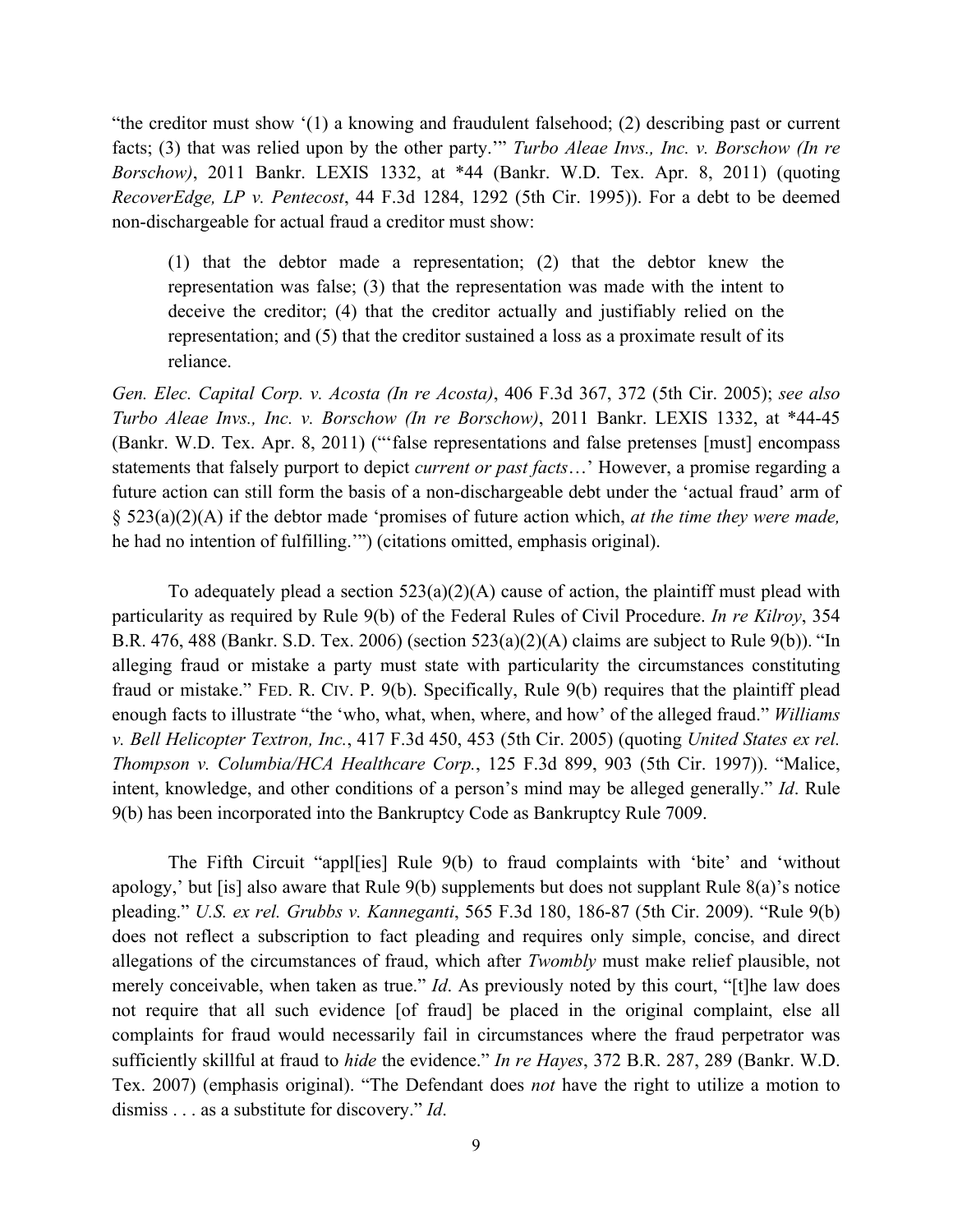As noted above, Horrigan's Amended Complaint contains the following allegations with respect to her section  $523(a)(2)(A)$  claim: 1) in the Settlement Agreement with Investment Technology Group, Wald represented that the gross proceeds to received by Pendleton was \$600,000 when the actual amount received was \$1,100,000; 2) as the person who negotiated the agreement, Wald knew that this representation was false; 3) Wald made the representation with the intent to deceive Horrigan with regard to her share of the settlement proceeds; 4) Horrigan justifiably relied upon Wald's false representations because she did not immediately take action to block the transaction and prevent the dissipation of the funds; and 5) Horrigan suffered damages as shown by the fact that both Wald and Pendleton have filed for chapter 7 bankruptcy without sufficient assets to satisfy Horrigan's claim.

These allegations, no matter how vigorously Wald disputes their veracity, sufficiently identify the who, what, when, where and how of Horrigan's alleged injury. This court must take Horrigan's well-pleaded allegations as true. *See Broyles*, 2010 U.S. App. LEXIS 12151, at \*5. Wald relies on findings and conclusions issued by the New York District Court in an effort to negate the elements of a false representation and Horrigan's reliance thereon. This court may take judicial notice of the fact that the New York District Court made certain findings and conclusions in Horrigan's prior suit. This court may not, however, take such findings and conclusions as true. *See, e.g., Anderson v. Dallas County*, 2007 U.S. Dist. LEXIS 28702, at \*9 (N.D. Tex. Apr. 18, 2007) ("The Fifth Circuit has determined that a court may take judicial notice of a "document filed in another court . . . to establish the fact of such litigation and related filings," but "cannot take notice of the factual findings of another court.") (quoting *Taylor v. Charter Med. Corp.*, 162 F.3d 827, 830 (5th Cir. Tex. 1998)); *In re FedEx Ground Package Sys.*, 2010 U.S. Dist. LEXIS 30303, at \*10 (N.D. Ind. Mar. 29, 2010) ("Court documents from another case may be used to show that the document was filed, that party took a certain position, and that certain judicial findings, allegations or admissions were made …. Judicial notice generally doesn't extend to the truth of the matters that were asserted in the other judicial proceeding.") (citing *General Elec. Capital v. Lease Resolution*, 128 F.3d 1074, 1081 (7th Cir. 1997)). Although it appears to the court that Wald likely has a strong argument against finding justifiable reliance on Horrigan's part, this question will be decided at trial.

## **3.** Res Judicata / Collateral Estoppel

Wald also argues that res judicata and/or collateral estoppel should be applied to bar Horrigan's section 523(a)(2)(A) claim, which Wald maintains is based on the same underlying facts as Horrigan's New York suit. Regarding *res judicata*, the Fifth Circuit has stated:

In determining whether a claim is precluded under principles of res judicata, our circuit applies the following test: 'For a prior judgment to bar an action on the basis of res judicata, the parties must be identical in both suits, the prior judgment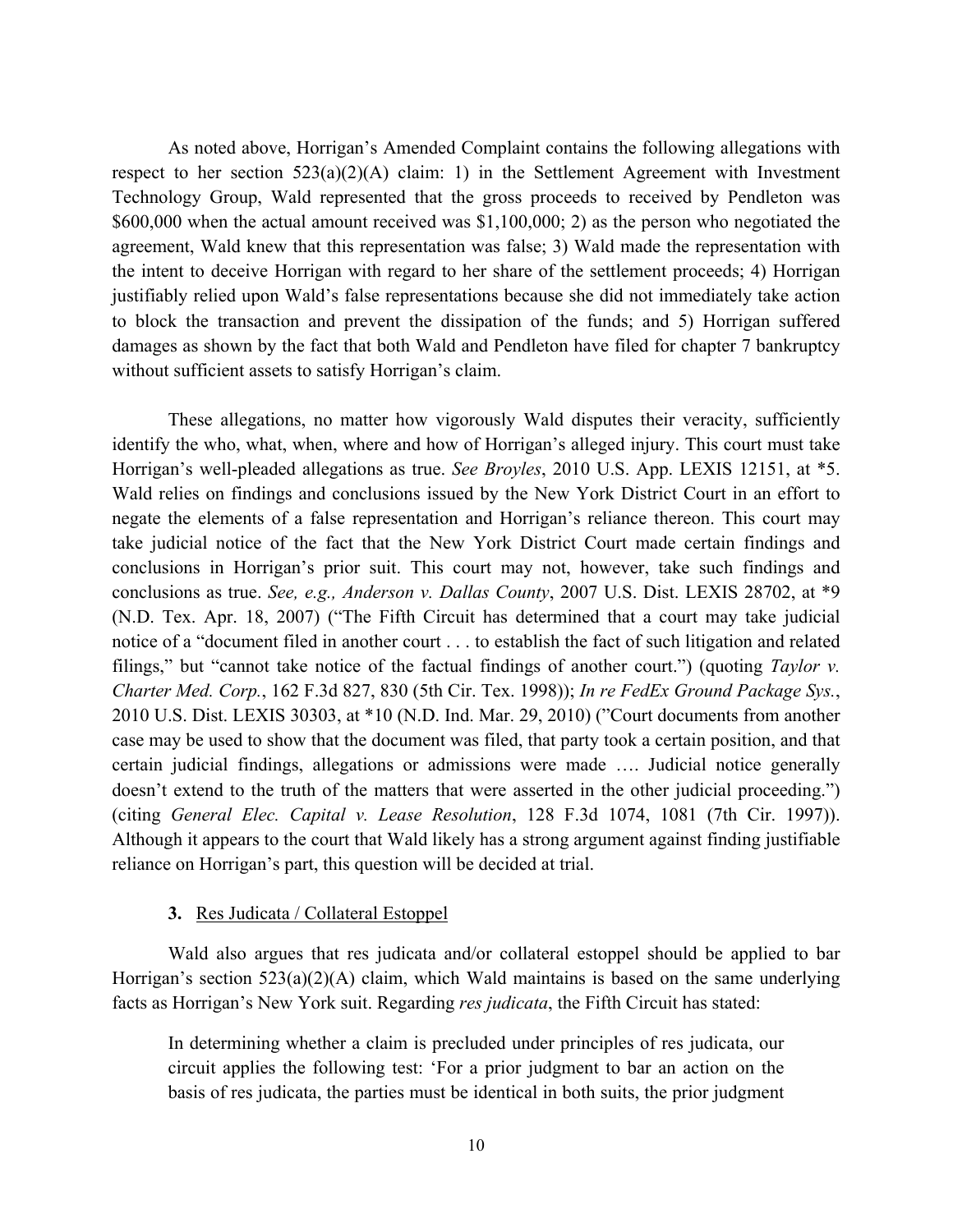must have been rendered by a court of competent jurisdiction, there must have been a final judgment on the merits and the same cause of action must be involved in both cases.'

*Brown v. Chesnut (In re Chesnut)*, 356 Fed. Appx. 732, 736 (5th Cir. 2009) (quoting *Nilsen v. City of Moss Point, Miss.*, 701 F.2d 556, 559 (5th Cir. 1983)). Here, *res judicata* would bar Horrigan's section 523(a)(2)(A) claim only if that cause of action was or could have been raised in the prior New York lawsuit. *See In re Paige*, 610 F.3d 865, 870 (5th Cir. 2010) (explaining that for *res judicata* to apply, a previously unlitigated claim must be one that could have been asserted in any of the prior actions). Here, Horrigan's section 523(a)(2)(A) claim could not have been brought in the New York suit; Wald had not yet filed for bankruptcy at the time of the New York litigation. There is no cause of action for a determination of nondischargeability when the party in question has not yet filed a bankruptcy case seeking a discharge. *Res judicata* thus cannot be applied here.

Regarding collateral estoppel, as explained by the Fifth Circuit in *Recoveredge, L.P. v. Pentecost*,

Collateral estoppel depends on three elements: (1) the issue at stake must be identical to the one involved in the prior action; (2) the issue must have been actually litigated in the prior action; and (3) the determination of the issue in the prior action must have been a necessary part of the judgment in that earlier action.

44 F.3d 1284, 1290 (5th Cir. 1995). The Court continued:

Collateral estoppel will apply in a second proceeding that involves separate claims if the claims involve the same issue, … and the subject matter of the suits may be different as long as the requirements for collateral estoppel are met. As one treatise points out, however, '[c]ourts have readily perceived that for purposes of preclusion, "[i]ssues are not identical if the second action involves application of a different legal standard, even though the factual setting of both suits be the same<sup>"</sup>

*Id*. at 1291 (internal citations omitted); *see also Brister*, 946 F.2d at 354 n. 1 (5th Cir. 1991) (explaining that "[n]ot only the facts, but also the legal standard used to assess them, must be identical"). The Court went on to conclude that collateral estoppel applied to the nondischargeability claim at issue in that case because the issue presented in the prior litigation (whether the Debtor participated in a fraudulent scheme) was *identical* to the issue raised in the section 523(a)(2)(A) non-dischargeability claim. *Recoveredge*, 44 F.3d at 1294-97. *See also Dennis v. Dennis (In re Dennis),* 25 F.3d 274, 278 (5th Cir. 1994) ("Collateral estoppel applies in bankruptcy courts only if, *inter alia*, the first court has made specific, subordinate, factual findings on the identical dischargeability issue in question—that is an issue which encompasses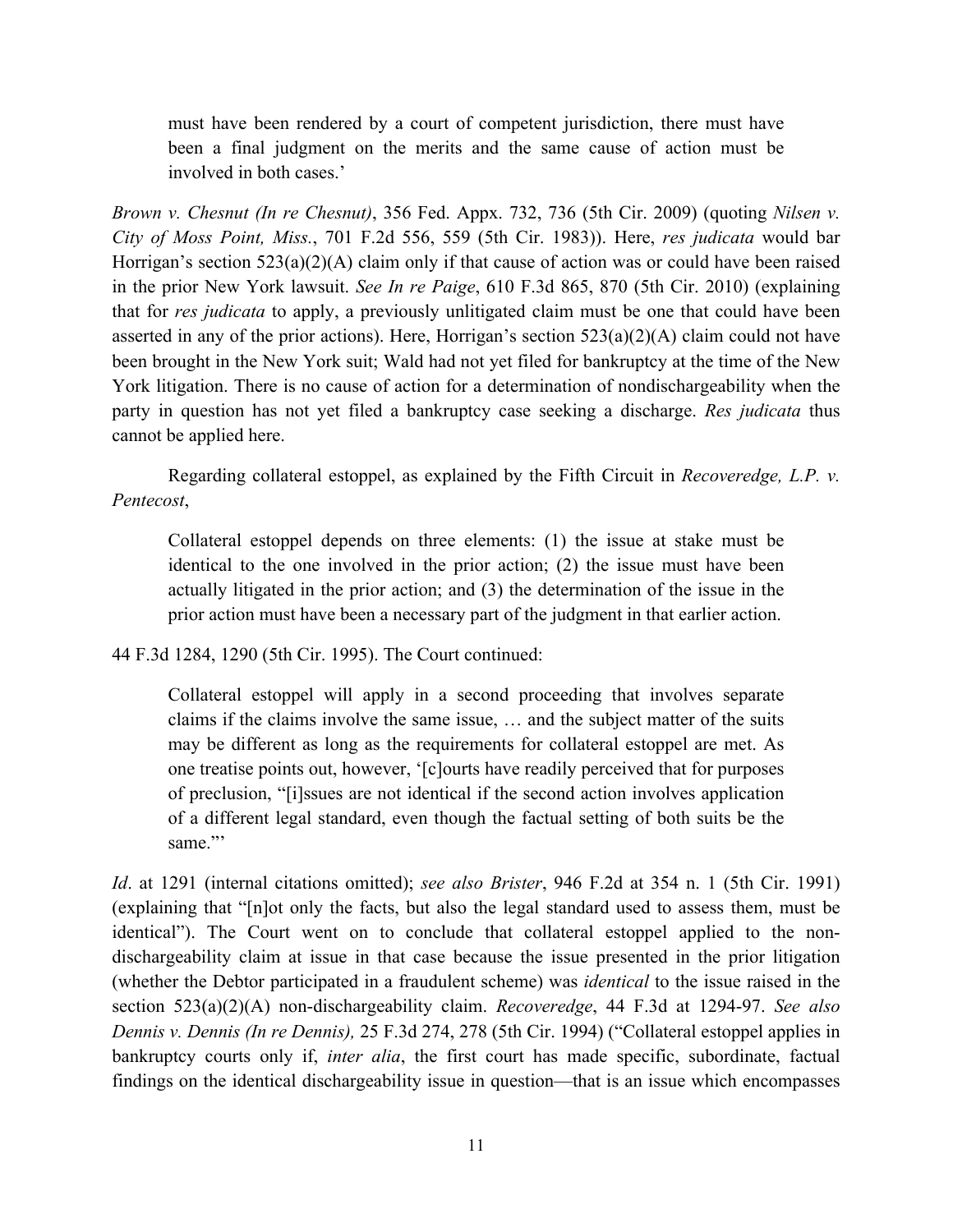the same prima facie elements as the bankruptcy issue—and facts supporting the court's findings are discernible from that court's record.").

Here, the fact that Wald's allegedly fraudulent conduct *could have* been litigated in the New York suit is not relevant to a determination of whether collateral estoppel applies; the assertion that fraud could have been raised in the prior litigation is only relevant to a determination of whether res judicata applies. As explained above, *res judicata* cannot be applied to Horrigan's non-dischargeability claim. With respect to collateral estoppel, fraud was not pleaded or addressed at all in the New York suit; that court's decision addressed only Horrigan's breach of contract claim. Accordingly, the requirement that the prior suit involve the identical issue raised in the non-dischargeability action simply has not been satisfied. Collateral estoppel cannot be applied in this case.

# **4.** 11 U.S.C. § 523(a)(6)

Under section  $523(a)(6)$ , debts that were incurred through willful and malicious injury by the debtor to another entity or to the property of another entity are nondischargeable in bankruptcy proceedings under Title 11. 11 U.S.C. § 523(a)(6). "The test for willful and malicious injury under  $\S$  523(a)(6),  $\Box$  is condensed into a single inquiry of whether there exists 'either an objective substantial certainty of harm or a subjective motive to cause harm' on the part of the debtor." *Berry v. Vollbracht (In re Vollbracht*), 276 Fed. Appx. 360, 361 (5th Cir. 2007).

Claims under  $\S$  523(a)(6) are not subject to the heightened pleading standards of Rule 9(b) because section 523(a)(6) contains no mention of fraud. *In re Kilroy*, 354 B.R. 476, 489 (Bankr. S.D. Tex. 2006). Therefore, such claims must be alleged in accordance with Rule 8 of the Federal Rules of Civil Procedure. *Id*. Pleadings under Rule 8 require "a short and plain statement of the claim showing that the pleader is entitled to relief." FED. R. CIV. P.  $8(a)(2)$ . "While a complaint attacked by a Rule 12(b)(6) motion to dismiss does not need detailed factual allegations, a Plaintiff's obligation to provide the 'grounds' for his 'entitlement to relief' requires more than labels and conclusions, and a formulaic recitation of the elements of a cause of action will not do." *Bell Atlantic v. Twombly*, 550 U.S. 544, 555 (2007).

Horrigan's Amended Complaint contains the following allegations with respect to her section  $523(a)(6)$  claim:

Wald committed willful and malicious injury against Horrigan when he misrepresented the amount received under the settlement and caused the excess proceeds owing to Horrigan to be dissipated by Pendleton and by himself. In placing such funds beyond the reach of Horrigan, Wald either acted with actual intent to harm Horrigan and/or committed any [sic] act which was substantially